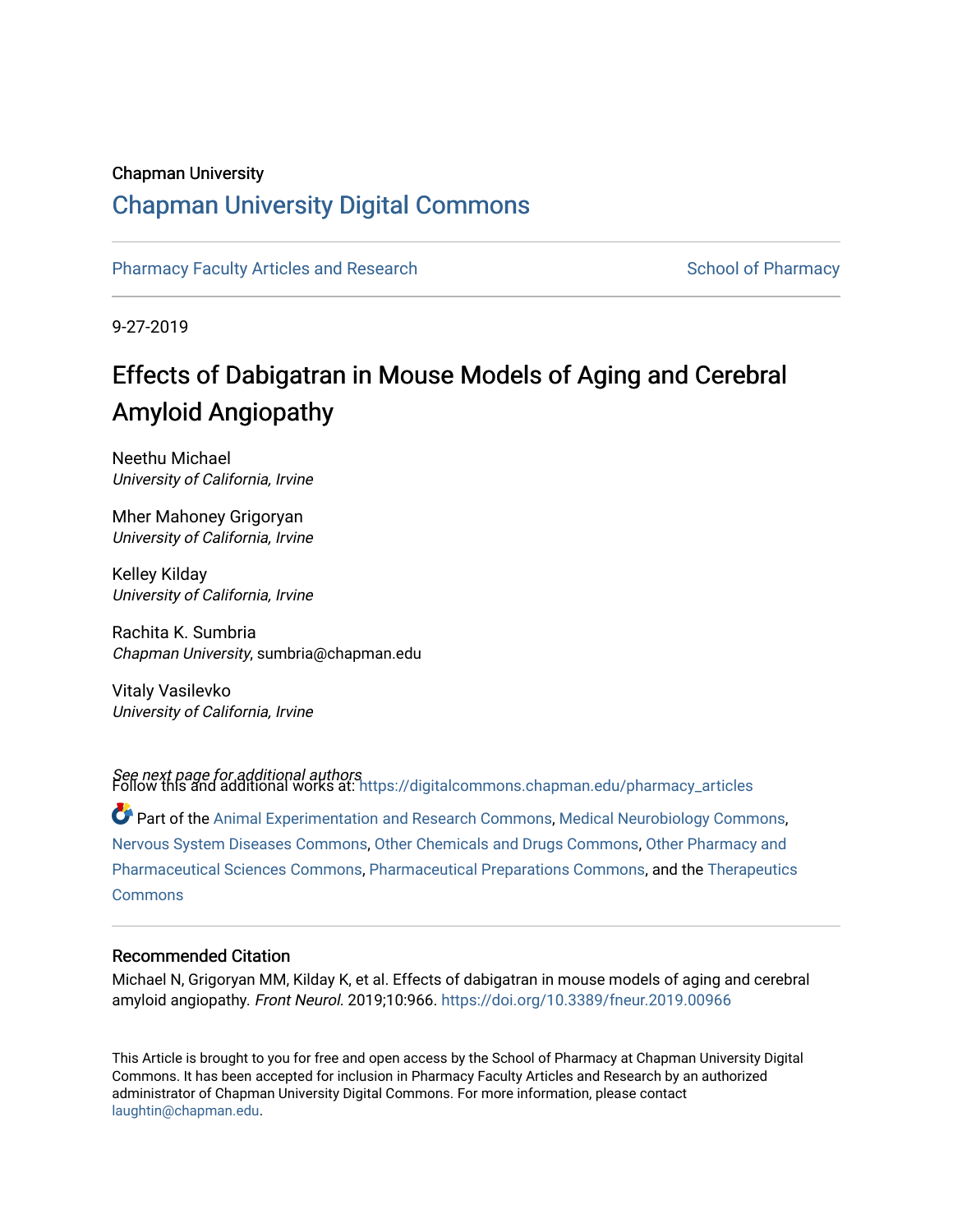# Effects of Dabigatran in Mouse Models of Aging and Cerebral Amyloid Angiopathy

#### **Comments**

This article was originally published in Frontiers in Neurology, volume 10, in 2019. [https://doi.org/](https://doi.org/10.3389/fneur.2019.00966) [10.3389/fneur.2019.00966](https://doi.org/10.3389/fneur.2019.00966) 

#### Creative Commons License



This work is licensed under a [Creative Commons Attribution 4.0 License](https://creativecommons.org/licenses/by/4.0/).

Copyright The authors

#### Authors

Neethu Michael, Mher Mahoney Grigoryan, Kelley Kilday, Rachita K. Sumbria, Vitaly Vasilevko, Joanne van Ryn, David H. Cribbs, Annlia Paganini-Hill, and Mark J. Fisher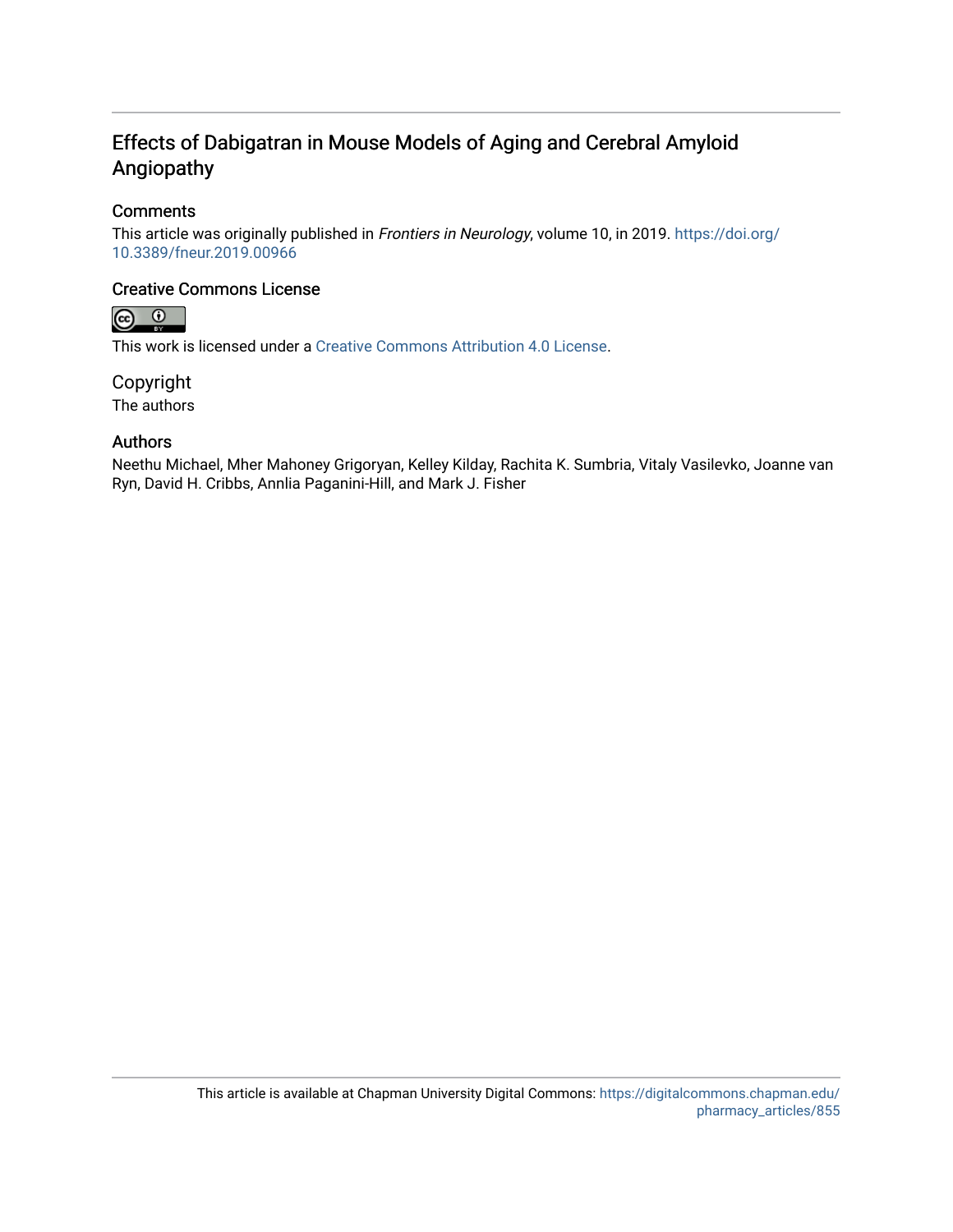



# [Effects of Dabigatran in Mouse](https://www.frontiersin.org/articles/10.3389/fneur.2019.00966/full) Models of Aging and Cerebral Amyloid Angiopathy

[Neethu Michael](http://loop.frontiersin.org/people/719511/overview)1, Mher Mahoney Grigoryan1, Kelley Kilday<sup>2</sup>, Rachita K. Sumbria<sup>1,3</sup>, [Vitaly Vasilevko](http://loop.frontiersin.org/people/750669/overview)<sup>2</sup>, [Joanne van Ryn](http://loop.frontiersin.org/people/68746/overview)<sup>4</sup>, [David H. Cribbs](http://loop.frontiersin.org/people/9580/overview)<sup>2</sup>, [Annlia Paganini-Hill](http://loop.frontiersin.org/people/192229/overview)<sup>1</sup> and [Mark J. Fisher](http://loop.frontiersin.org/people/55503/overview) 1,5,6\*

#### **OPEN ACCESS**

#### Edited by:

Andreas Charidimou, Massachusetts General Hospital and Harvard Medical School, United States

#### Reviewed by:

Susanne J. Van Veluw, Massachusetts General Hospital and Harvard Medical School, United States Arne Lauer, University Hospital Frankfurt, Germany Jan Purrucker, Heidelberg University Hospital, Germany Gregoire Boulouis, Université Paris Descartes, France

> \*Correspondence: Mark J. Fisher [mfisher@uci.edu](mailto:mfisher@uci.edu)

Specialty section:

This article was submitted to Stroke, a section of the journal Frontiers in Neurology

Received: 03 March 2019 Accepted: 23 August 2019 Published: 27 September 2019

#### Citation:

Michael N, Grigoryan MM, Kilday K, Sumbria RK, Vasilevko V, van Ryn J, Cribbs DH, Paganini-Hill A and Fisher MJ (2019) Effects of Dabigatran in Mouse Models of Aging and Cerebral Amyloid Angiopathy. Front. Neurol. 10:966. doi: [10.3389/fneur.2019.00966](https://doi.org/10.3389/fneur.2019.00966)

<sup>1</sup> Department of Neurology, University of California, Irvine, Irvine, CA, United States, <sup>2</sup> Institute for Memory Impairments and Neurological Disorders, University of California, Irvine, Irvine, CA, United States, <sup>3</sup> Department of Biopharmaceutical Sciences, School of Pharmacy and Health Sciences, Keck Graduate Institute, Claremont, CA, United States, <sup>4</sup> Department of Cardiometabolic Research, Boehringer Ingelheim, Hanover, Germany, <sup>5</sup> Department of Pathology and Laboratory Medicine, University of California, Irvine, Irvine, CA, United States, <sup>6</sup> Department of Anatomy and Neurobiology, University of California, Irvine, Irvine, CA, United States

Oral anticoagulants are a critical component of stroke prevention, but carry a risk of brain hemorrhage. These hemorrhagic complications tend to occur in elderly individuals, especially those with predisposing conditions such as cerebral amyloid angiopathy (CAA). Clinical evidence suggests that non-vitamin K antagonist oral anticoagulants are safer than traditional oral anticoagulants. We analyzed whether the anticoagulant dabigatran produces cerebral microhemorrhage (the pathological substrate of MRI-demonstrable cerebral microbleeds) or intracerebral hemorrhage in aged mice with and without hemorrhage-predisposing angiopathy. We studied aged (22 months old) Tg2576 (a model of CAA) and wild-type (WT) littermate mice. Mice received either dabigatran etexilate (DE) (Tg  $N = 7$ ; WT  $N = 10$ ) or vehicle (Tg  $N = 9$ ; WT  $N = 7$ ) by gavage for 4 weeks. Anticoagulation effects of DE were confirmed using thrombin time assay. No mice experienced intracerebral hemorrhage. Cerebral microhemorrhage analysis, performed using Prussian-blue and H&E staining, showed no significant change in either number or size of cerebral microhemorrhage in DE-treated animals. Analysis of biochemical parameters for endothelial activation (ICAM-1), blood-brain barrier disruption (IgG, claudin-5, fibrinogen), microglial activation (Iba-1), or astrocyte activation (GFAP) showed neither exacerbation nor protective effects of DE in either Tg2576 or WT mice. Our study provides histological and biochemical evidence that aged mice, with or without predisposing factors for brain hemorrhage, tolerate anticoagulation with dabigatran. The absence of dabigatran-induced intracerebral hemorrhage or increased frequency of acute microhemorrhage may provide some reassurance for its use in high-risk patient populations.

Keywords: aging, cerebral amyloid angiopathy, cerebral microhemorrhage, dabigatran, direct thrombin inhibitor, intracerebral hemorrhage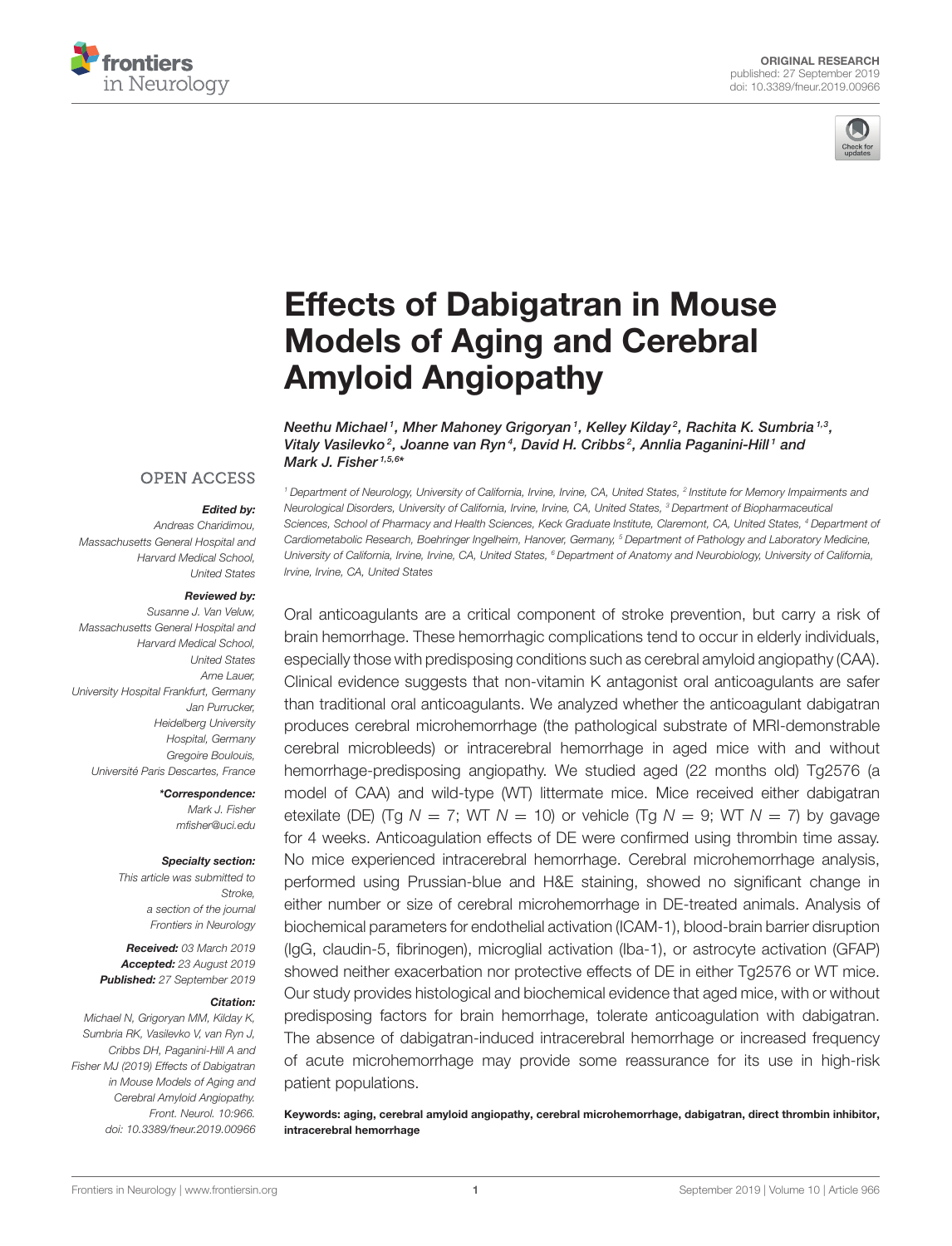## INTRODUCTION

Dabigatran is a direct thrombin inhibitor and is indicated in patients with non-valvular atrial fibrillation for prevention of ischemic stroke [\(1](#page-8-0)[–3\)](#page-8-1). It is highly selective for thrombin, with rapid and reversible inhibition [\(4\)](#page-8-2), and has no interaction with other enzymes involved in the coagulation cascade [\(5\)](#page-8-3). Dabigatran inhibits tissue factor-induced thrombin generation and thrombin-induced platelet aggregation [\(4\)](#page-8-2). Dabigatran has also shown an anti-inflammatory effect after its long-term treatment in a mouse model of Alzheimer's disease [\(6\)](#page-8-4). It is not orally absorbed due to its polarity; dabigatran etexilate (DE), the prodrug of dabigatran, can be used orally [\(5,](#page-8-3) [7\)](#page-8-5). This prodrug approach allows long-lasting anticoagulation [\(4\)](#page-8-2) and has no food-drug interactions, and hence does not require routine monitoring [\(8\)](#page-8-6).

Thrombin is a serine protease in the coagulation cascade which mediates conversion of fibrinogen to fibrin. Thrombin has been implicated in intracerebral hemorrhage (ICH) pathogenesis and mediates inflammation by activating protease-associated receptor-1 (PAR-1) [\(9,](#page-8-7) [10\)](#page-8-8). Thrombin expression increases after ICH [\(11\)](#page-8-9), and upregulation occurs early following ICH. The temporal pattern of thrombin expression is associated with brain edema formation [\(12\)](#page-8-10). Via PAR signaling, thrombin also affects a wide variety of other disease entities [\(13\)](#page-8-11), including cancer [\(14\)](#page-8-12).

Aging and cerebral amyloid angiopathy (CAA) are two major risk factors of ICH [\(15](#page-8-13)[–19\)](#page-8-14), both of which result in brain microvessels susceptible to develop cerebral microhemorrhages (CMH). CAA is a small vessel disease characterized by deposition of β-amyloid in the cerebral vasculature [\(20\)](#page-8-15). Spontaneous and anticoagulant-induced CMH are common in both these settings, and current research suggests a link between CMH and increased risk of ICH [\(21](#page-8-16)[–23\)](#page-8-17).

Thrombin has a pleiotropic role, and selective inhibition of thrombin may have beneficial effects in stroke prevention. Hence, we designed the current study to determine the effects of dabigatran on spontaneous CMH in aged Tg2576 transgenic mice, a model of Alzheimer's disease and CAA [\(24,](#page-8-18) [25\)](#page-8-19), with progressive age-related accumulation of Aβ plaques [\(26–](#page-8-20)[28\)](#page-8-21). We hypothesized that given its anti-thrombin effect, dabigatran does not increase the number or size of spontaneous CMH. We used Tg2576 and wild-type (WT) littermate mice aged 22 months (comparable to humans aged 60–65 years) to mimic the scenario of elderly patients with predisposing conditions on anticoagulation therapy.

## METHODS

#### Animals

All experimental procedures were approved by the University of California, Irvine, Institutional Animal Care and Use Committee. To study the effect of dabigatran on spontaneous CMH development, we used an amyloid precursor protein transgenic (Tg2576) mouse model that develops CAA and spontaneous CMH and their wild type (WT) littermates. All mice used were 22 months old at the start of the experiment.

## Pretreatment With Oral Anticoagulant Dabigatran Etexilate

Dabigatran etexilate (BIBR1048MS, Boehringer Ingelheim, Ingelheim am Rhein, Germany) suspension was freshly prepared by dissolving in a vehicle solution of 0.5% hydroxyethyl cellulose solution in distilled water and using a magnetic stirrer. Four experimental groups were: (1) Tg2576 mice receiving DE (males  $= 3$ , females  $= 4$ ), (2) Tg2576 mice receiving vehicle (males  $=$ 7, females = 3), (3) WT mice receiving DE (males = 5, females  $= 4$ ), and (4) WT mice receiving vehicle (males  $= 2$ , females  $=$ 5). DE groups received DE doses of 45 mg/kg body weight twice daily on Monday through Friday and a single dose of 60 mg/kg via oral gavage on Saturday and Sunday, for 4 weeks. DE dosing was adapted from previously published work [\(29\)](#page-9-0). Control mice received equal volume of vehicle solution. All the mice were weighed before starting the oral dosing and were monitored twice a week until the end of experiment.

## Determination of Diluted Thrombin Time and Plasma Concentration of Dabigatran

Plasma diluted thrombin time (dTT) and concentration of dabigatran in the plasma were determined using Hemoclot Thrombin Inhibitors (Aniara-Hyphen Biomed, West Chester, OH) and a coagulometer (Thrombostat-2, Behnk Elektronik, Norderstedt, Germany). Blood samples were obtained from a subset of mice at different time points: at baseline  $(N = 6)$ , 0.5 h ( $N = 5$ ), and 1.5 h ( $N = 6$ ) after DE oral dosing, and 1.5 h ( $N = 4$ ) after vehicle oral dosing. After anesthetizing mice with 3% isoflurane, blood samples (70 µl, 9 vol.) were collected via retro orbital sinus using plain capillary tubes (Fisher brand, Pittsburgh, PA), and were transferred to collection tubes with 3.2% sodium citrate (1 vol., prepared in distilled water). Blood was then centrifuged for 20 min at 2,000 rpm to separate plasma for later use. Plasma dTT analysis was performed following manufacturer's instructions and results were plotted on a calibration curve generated using the calibration plasma samples from the same manufacturer (Aniara-Hyphen Biomed, West Chester, OH). Corresponding dabigatran concentration for the tested plasma was interpolated directly on the calibration curve.

#### Brain Preparation

Four weeks after the start of DE oral dosing, the mice were anesthetized with a lethal dose of Euthasol (150 mg/kg, i.p.), cardiac perfusion was performed using ice cold phosphate buffered saline (PBS) for 5 min and brains were harvested immediately and processed for histochemical and biochemical analysis. Right brain hemisphere was drop-fixed in 4% paraformaldehyde (PFA) for 24h and transferred to 15% sucrose solution prepared in PBS. When the brains sank, they were transferred to 30% sucrose solution with 0.01% sodium azide until sectioning. Left hemisphere was flash frozen using dry ice and stored at −80◦C for biochemical analysis.

#### Detection of Cerebral Microhemorrhage

Fixed right brain hemisphere was observed for surface macrohemorrhages. The hemisphere was later sectioned into  $40 \mu m$  thick coronal sections using a freezing microtome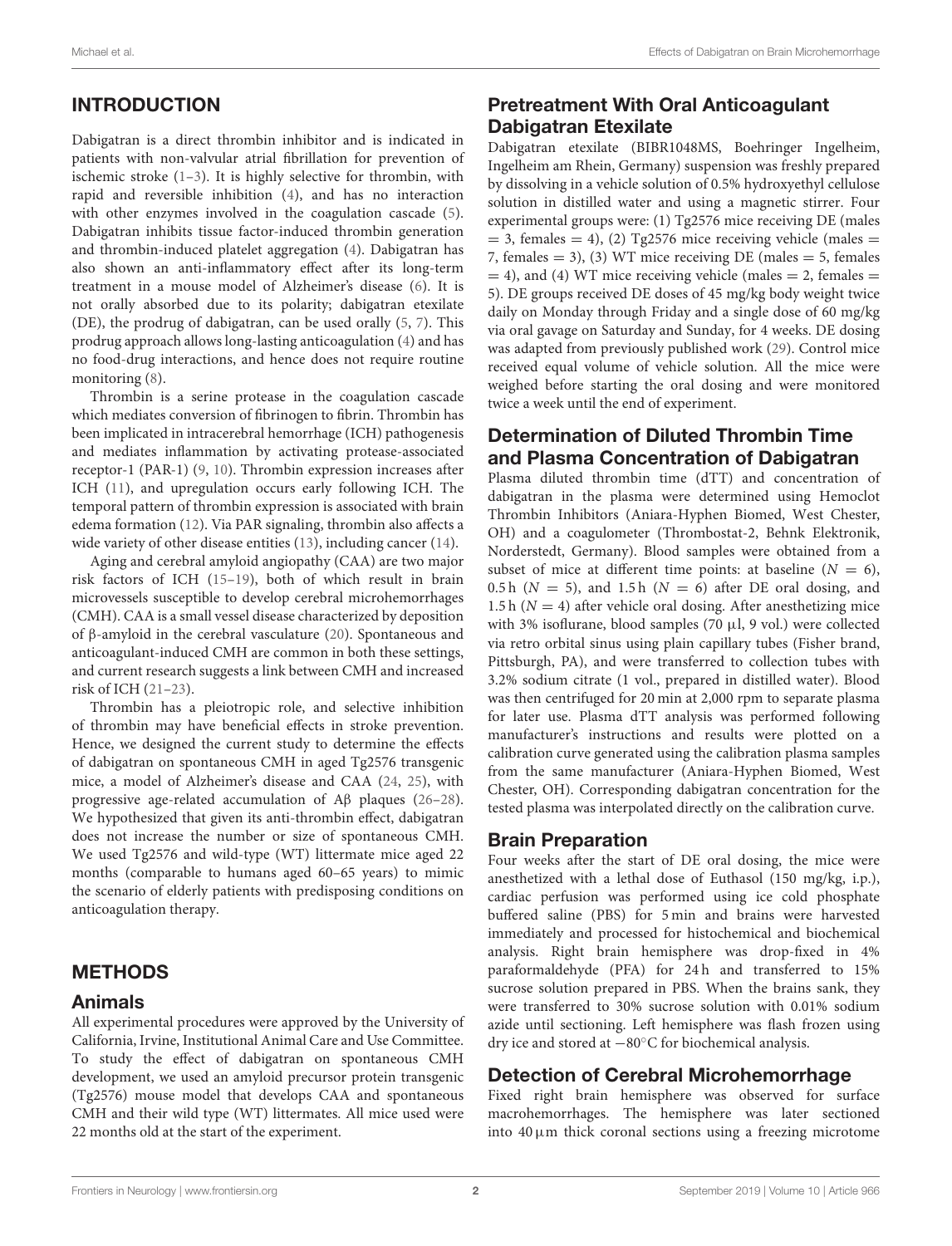(Sliding microtome, Thermoscientific, Grand Island, NY) and the sections were collected in PBS with 0.01% sodium azide. Every 6th section was used for Prussian blue (PB) staining and ∼30 sections were analyzed per brain. PB staining was performed as described earlier [\(25,](#page-8-19) [30\)](#page-9-1). Stained sections were observed and each CMH was photographed (Olympus BX51 microscope, Infinity 2 Camera and INIFINITY ANALYZE, 6.5.0, Lumera Corporation, ON, Canada). CMH were counted at a  $\times$ 20 magnification by a blinded observer as a collection of red blood cells (RBC) that appear red-orange using hematoxylin and eosin (H&E) stain (≥5 RBC) and as clear purple-blue deposits using PB, and total number and size of CMH were determined. A size cut off (50  $\mu$ m<sup>2</sup>) was used for considering the PB-stained CMHs. Total CMH positive area was calculated as the sum of the area of each CMH and expressed as a percentage of the total area of the brain analyzed. To determine the total area analyzed, PB-stained slides were scanned using Canon MP250 scanner (Canon, Tokyo, Japan) under 600 dots per inch (DPI), and the area of each individual section was summed using NIH ImageJ software. CMH count, CMH/section (total number of CMH/number of sections), total CMH area, percentage CMH area, and average CMH size were calculated by an observer blinded to genotype and treatment group. Every 7th section (∼30 sections/brain) was used for H&E staining as described previously [\(30\)](#page-9-1), and was performed by the research service core at UCI Medical Center's Department of Pathology & Laboratory Medicine. Stained sections were observed and analyzed as described above for PB staining.

#### Immunohistochemical Staining

Immunohistochemistry was performed for Iba-1 (microglial/macrophage marker), ICAM-1 (endothelial cell activation marker), IgG (blood-brain barrier (BBB) injury marker), and glial fibrillary acidic protein (GFAP, an astrocyte marker), using one  $40 \mu m$  thick coronal section per mouse, 2–2.4 mm posterior to bregma. Sections were incubated in 0.5% hydrogen peroxide in 0.1 M PBS (pH 7.4) containing 0.3% Triton X-100 (PBST) for 30 min at room temperature to block endogenous peroxidase activity. After washing with PBST, sections were incubated for 30 min with PBST containing 2% bovine serum albumin to block non-specific protein binding. Sections were then incubated overnight at 4◦C with a rabbit antibody against Iba-1 (1:200 dilution; Wako Chemicals USA, Richmond, VA), rabbit monoclonal antibody against ICAM-1 (1:500 dilution Abcam, Cambridge, MA); rabbit anti-mouse IgG antibody (1:200 dilution; Jackson ImmunoResearch, West Grove, PA), or rabbit antibody against GFAP (1:2,000 dilution; Abcam, Cambridge, MA). After washing with PBST, sections were incubated at room temperature for 1 h with biotinylated anti-rabbit IgG (1:500 dilution; Jackson ImmunoResearch, West Grove, PA), followed by 1 h incubation at room temperature with ABC complex, according to manufacturer instructions (Vector Laboratories, Burlingame, CA). Sections were developed with 3,3′ -diaminobenzidine (Vector Laboratories, Burlingame, CA). Sixteen images per brain section were acquired randomly at  $\times$  20 magnification, and the total positive immunoreactive area (expressed as % of the total area analyzed) was quantified using NIH ImageJ software by an observer blinded to the experimental groups.

## Western Blotting

Claudin-5 and fibrinogen were quantified using Western blot. Briefly, frozen left cerebral hemispheres were pulverized, the powder was homogenized in T-PER buffer (Thermo Fisher Scientific, Waltham, MA) with protease inhibitor cocktail (Roche Applied Science, Indianapolis, IN), and soluble fraction was collected after 100,000 g centrifugation for 1 h at 4◦C. Protein concentrations for Western blot analysis were determined using the Bradford protein assay, and ∼50 µg of protein was resolved on SDS-PAGE 4–12% gel (Invitrogen, Carlsbad, CA). Primary antibodies for claudin-5 (tight junction protein; Abcam, Cambridge, MA) and fibrinogen (a marker of BBB permeability; US Biological, Salem, MA) were used at 1:2,000 dilution, followed by HRP-conjugated donkey anti-rabbit secondary antibody (Jackson Immuno Research, West Grove, PA). NIH ImageJ software was used to quantify Western blot band intensities.



<span id="page-4-0"></span>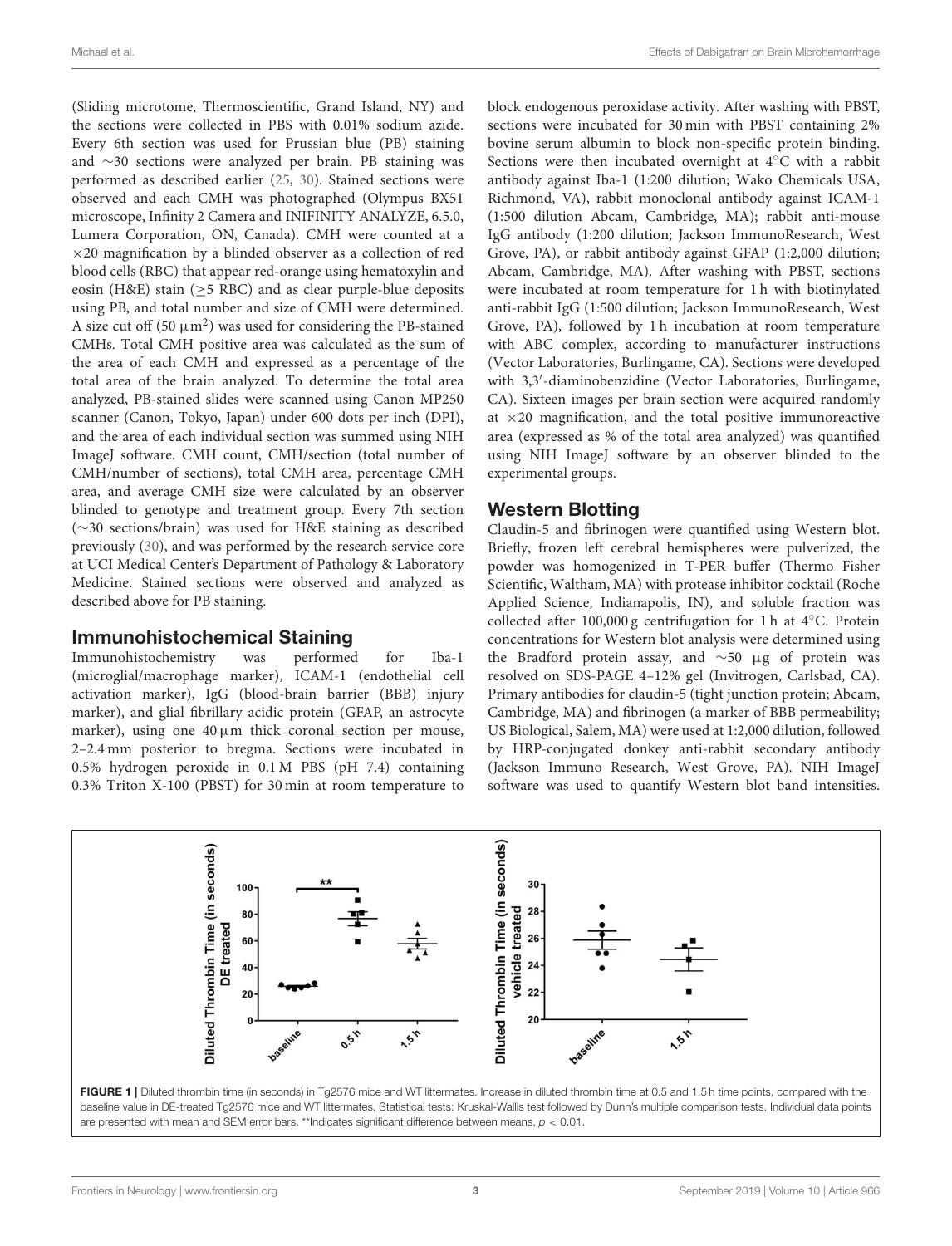Control protein glyceraldehyde 3-phosphate dehydrogenase (GAPDH, Santa Cruz Biotechnology, Dallas, TX) was used to adjust band intensity measurements.

#### Statistical Analysis

Data are presented as mean ± SEM. Kruskal-Wallis test followed by Dunn's multiple comparison tests was used for comparison of means. Two-sided  $p < 0.05$  was considered statistically significant. Statistical analyses were performed using GraphPad Prism 7.

## RESULTS

#### Survival

We observed high survival rate after DE gavage administration; all mice survived except one mouse from WT DE group, which was euthanized because it demonstrated symptoms of distress. No animals developed ICH.

## Diluted Thrombin Time and Plasma Concentration of Dabigatran

In a subset of DE-treated mice analyzed for dTT, an average of 344  $\pm$  38 ng dabigatran/ml (dTT: 76.8  $\pm$  5.2 sec) and an average of 207  $\pm$  29 ng dabigatran/ml (dTT: 57.9  $\pm$  3.9 sec) were detected after 0.5 h ( $N = 5$ ) and 1.5 h ( $N = 6$ ) respectively; this was significantly higher compared with the baseline  $(N =$ 6) dTT measurements (25.9  $\pm$  0.7 sec, **[Figure 1](#page-4-0)**). In a subset of vehicle-treated mice analyzed, an average dTT of  $24.5 \pm 0.9$  sec was measured 1.5 h ( $N = 4$ ) after the gavage.

#### Sub-acute Parenchymal Cerebral **Microhemorrhages**

Representative examples of PB-positive CMH from vehicle/DEtreated WT/Tg mice are shown in **[Figure 2](#page-5-0)**. As expected, mean

number of CMH (referred as mean CMH) is greater in Tgvehicle vs. WT-vehicle mice vehicle (14.1  $\pm$  5.5 vs. 4.7  $\pm$  0.9,  $p = 0.3$ , **[Figure 3](#page-6-0)**). DE increased mean CMH by <20% in both Tg and WT mice (16.4  $\pm$  4.0 vs. 14.1  $\pm$  5.5,  $p > 0.99$  in Tg and  $5.3 \pm 2.2$  vs.  $4.7 \pm 0.9$ ,  $p > 0.99$  in WT). A total of 115 and 141 CMH were analyzed from Tg DE  $(N = 7)$  and Tg vehicle  $(N = 10)$  groups, respectively. In Tg mice, other analyzed parameters showed no significant difference in means between the DE-treated and vehicle groups (**[Figure 3](#page-6-0)**): CMH/section (0.51  $\pm$  0.12 vs. 0.48  $\pm$  0.19,  $p >$  0.99), total CMH area (17,835  $\pm$ 6,351  $\mu$ m<sup>2</sup> vs. 11,292 ± 4,839  $\mu$ m<sup>2</sup>, p > 0.99), %CMH-positive area (0.0025  $\pm$  0.0009 vs. 0.0017  $\pm$  0.0006, p > 0.99), and average CMH size (962  $\pm$  193  $\mu$ m<sup>2</sup> vs. 668  $\pm$  119  $\mu$ m<sup>2</sup>, p > 0.99). In WT DE ( $N = 9$ ) and WT vehicle ( $N = 7$ ) groups, 48 and 33 CMH were analyzed, respectively. Similar to Tg2576 mice, WT mice showed no significant difference between the DE and vehicle groups in any of the following analyzed parameters (**[Figure 3](#page-6-0)**): CMH/section (0.16  $\pm$  0.064 vs. 0.16  $\pm$  0.027,  $p > 0.99$ ), total CMH area (1,298  $\pm$  524  $\mu$ m<sup>2</sup> vs. 2,855  $\pm$  835  $\mu$ m<sup>2</sup>,  $p = 0.58$ ), %CMH-positive area  $(0.0002 \pm 0.0001$  vs.  $0.0004 \pm 0.0001$ , p  $= 0.62$ ), and average CMH size (321  $\pm$  51  $\mu$ m<sup>2</sup> vs. 610  $\pm$  105  $\mu$ m<sup>2</sup>,  $p = 0.31$ ). CMH were present in cortical, sub-cortical and cerebellar regions, with cortex having more CMH than other areas across all treatment groups; the exception was WT DE group, in which there was no visible difference among the three regions (One way ANOVA on total CMH present in cortex, subcortex and cerebellum: Tg DE:  $p = 0.002$ ; Tg vehicle:  $p < 0.0001$ ; WT DE:  $p > 0.8$ ; WT vehicle:  $p = 0.009$ ).

#### Acute Parenchymal Cerebral Microhemorrhages

H&E-positive stained acute CMH were relatively few within various groups. None of the 9 WT DE mice and only one

<span id="page-5-0"></span>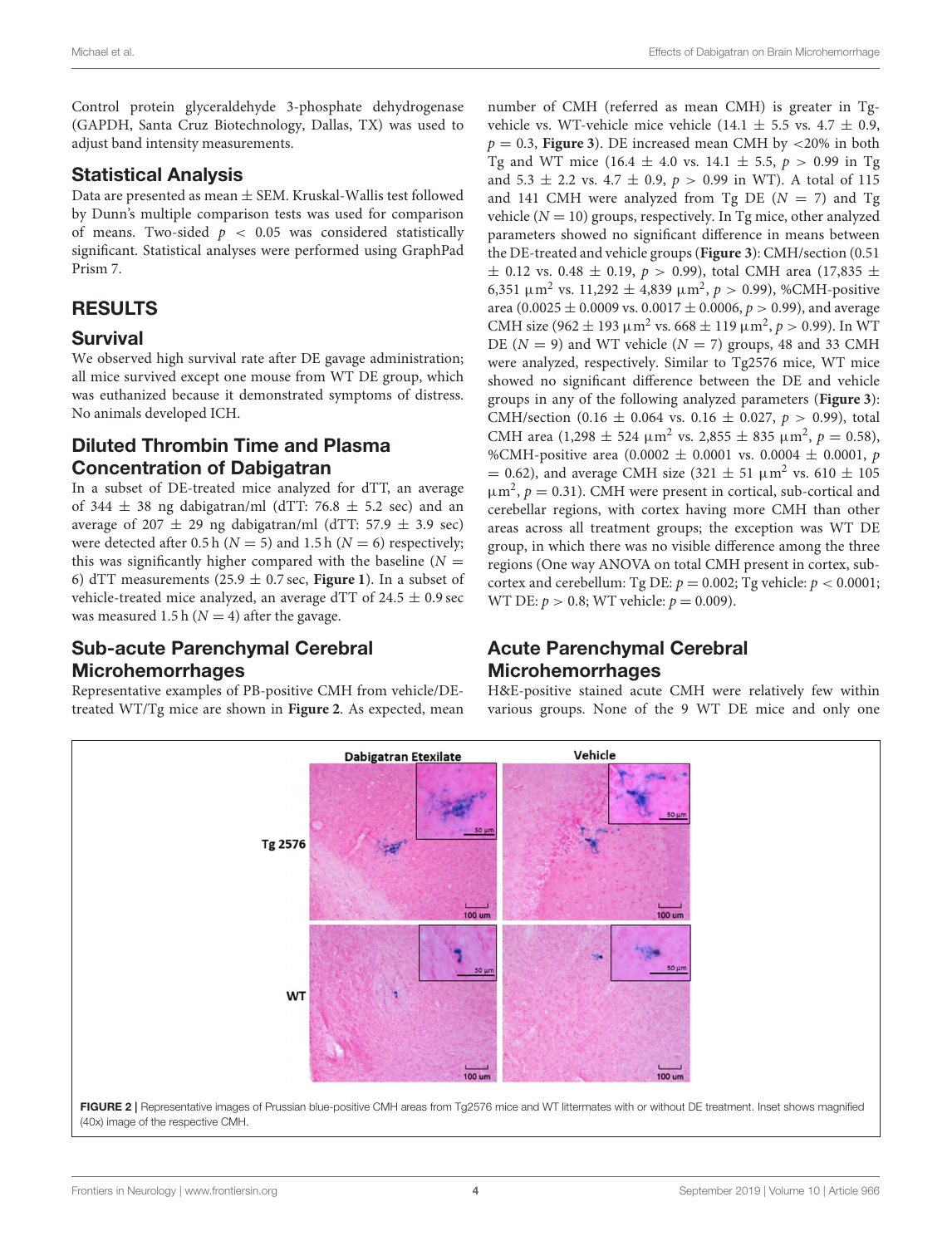

<span id="page-6-0"></span>of the 7 WT vehicle mice displayed H&E-positive CMH. In Tg2576 mice, three of seven Tg DE mice and six of 10 Tg vehicle mice had H&E-positive CMH. The mean number of CMH did not differ statistically between the DE- and vehicletreated Tg2576 mice  $(1.1 \pm 0.8 \text{ vs. } 2.2 \pm 0.7, p > 0.9)$ and DE- and vehicle-treated WT littermates (0 vs.  $0.2 \pm 0.2$ ,  $p > 0.9$ ).

#### Endothelial Activation, Neuroinflammation, and Blood-Brain Barrier

Immunohistochemical analysis of brains revealed no significant difference in the immunoreactivity of brain endothelial activation marker ICAM-1 between the DE- and vehicle-treated Tg2576 mice (0.5  $\pm$  0.2% vs. 0.7  $\pm$  0.1%) nor in their WT littermates  $(0.3 \pm 0.1\% \text{ vs. } 0.4 \pm 0.1\%)$ . Similarly, there was no significant difference in the total GFAP- and Iba-1-reactive areas of DEand vehicle-treated groups of Tg (GFAP: 3.1  $\pm$  0.5% vs. 2.0  $\pm$ 0.5%, Iba-1: 1.8  $\pm$  0.2% vs. 2.1  $\pm$  0.2%) and WT mice (GFAP:  $1.1 \pm 0.2\%$  vs.  $1.4 \pm 0.2\%$ , Iba-1:  $0.8 \pm 0.1\%$  vs.  $1.1 \pm 0.2\%$ ). Neuroinflammatory marker Iba-1 demonstrated a significant difference between the treated and vehicle groups of Tg2576 mice and their WT littermates; astrocyte marker GFAP was significantly different between the treated groups (**[Figure 4](#page-7-0)**). BBB structure and function assessed by immunohistochemical analysis of IgG and Western blot analysis of fibrinogen and claudin-5 showed no significant difference between DE- and vehicle-treated groups of both Tg (IgG:  $1.3 \pm 0.3\%$  vs.  $2.3 \pm 0.3\%$ , fibrinogen:  $0.7 \pm 0.2$  vs.  $0.8 \pm 0.3$ , claudin-5:  $0.5 \pm 0.1$  vs.  $0.7 \pm 0.1$ 0.1) and WT mice (IgG:  $1.2 \pm 0.2\%$  vs.  $1.5 \pm 0.2\%$ , fibrinogen: 0.6  $\pm$  0.2 vs. 0.4  $\pm$  0.1, claudin-5: 0.5  $\pm$  0.1 vs. 0.4  $\pm$  0.1, **[Figure 4](#page-7-0)**).

#### **DISCUSSION**

The major finding of the current study is that dabigatran does not induce ICH, and neither induces nor enlarges spontaneous CMH in aged Tg2576 mice or their WT littermates. Tg2576 mice, a well-characterized model of Alzheimer's disease and CAA, progressively accumulate CMH with aging [\(25\)](#page-8-19). In our Tg2576 mice after DE administration for 4 weeks, the mean number and size of CMH did not differ significantly between the treatment and control groups. WT mice also showed no significant effect of DE treatment on CMH formation. As expected, CMH development differed between the Tg2576 mice and WT littermates, as did the Iba-1 and GFAP immunohistochemical parameters. There was no significant difference in various markers for microglial, astrocyte and endothelial activation or BBB integrity between treated and control mice, indicating that inflammation was not induced and that BBB function remained unaltered after DE administration.

Our findings are consistent with prior published work. A cell culture-based study [\(31\)](#page-9-2) reported a protective effect of dabigatran, inhibiting thrombin-mediated increased permeability of murine brain endothelial cells. We observed no significant increase in size of CMH in our animal models with DE treatment, suggesting a lack of increased vascular disruption with dabigatran. An MRI study [\(32\)](#page-9-3) found that dabigatran does not promote the formation of cerebral microbleeds (the MRI signature of CMH) and does not induce ICH in APP23 mice (another mouse model of CAA) following 3–4 months of anticoagulation with DE. Our study is consistent with these findings and provides histological evidence for the MRI observations.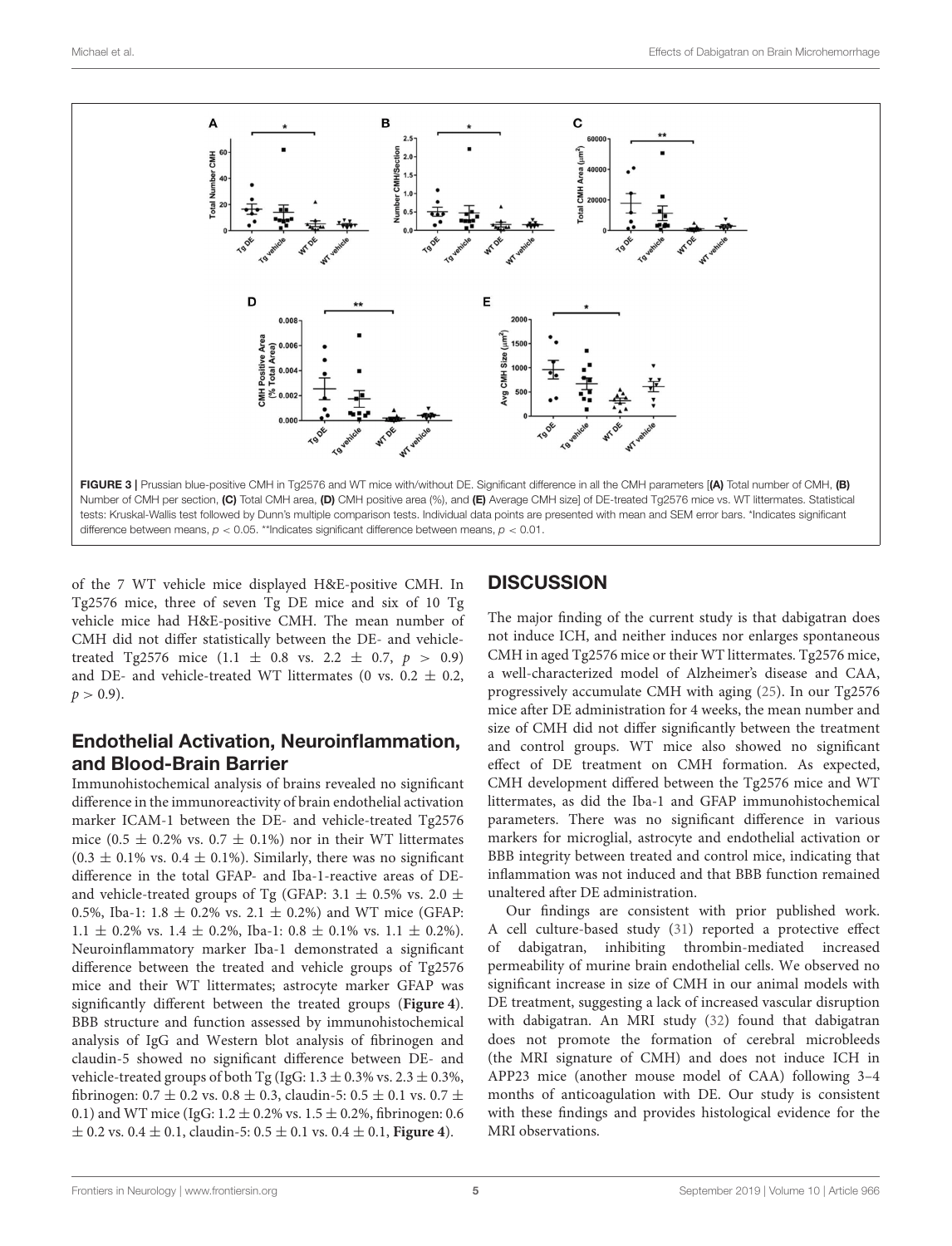

<span id="page-7-0"></span>Our study has several limitations. PB staining, used to elucidate CMH development, characterizes CMH accumulated over the lifetime of mice, rather than simply during the 1 month treatment period. As a consequence, PB-stained microhemorrhages do not necessarily indicate lesions that developed during the course of treatment with DE. Thus, H&E stained microhemorrhages may be more meaningful in the context of this study, and it is noteworthy that there was no indication of increased number of H&E-stained lesions associated with DE treatment among either Tg or WT mice. Second, our group sizes were relatively small, and the study was thus not powered to detect some inter-group differences of potential interest. Our study lacked a positive control, i.e., we did not include use of an agent that may be more likely to have hemorrhagic consequences. Note, however, that prior work using warfarin as a positive control has reported findings similar to our own [\(32\)](#page-9-3). In Marinescu et al., warfarin and dabigatran were administered through drinking water and chow, respectively, which enabled a longer-term treatment compared with our study, in which dabigatran was administered for a shorter period of 1 month via oral gavage. Finally, we did not attempt to distinguish primary microhemorrhages (i.e., due to an initial disruption of microvessel integrity) from secondary hemorrhages (i.e., occurring as a consequence of ischemic injury) [\(33\)](#page-9-4), a distinction relevant in patients subject to cardiogenic stroke and hemorrhagic transformation [\(3\)](#page-8-1).

In conclusion, we found no evidence that anticoagulation with dabigatran induces either ICH or CMH in mouse models of aging and CAA. Findings from this study and prior work may provide some reassurance for use of dabigatran in high risk populations. Further in vivo studies are needed to determine whether dabigatran may offer a protective effect against brain hemorrhage.

#### DATA AVAILABILITY

The datasets generated for this study are available on request to the corresponding author.

## ETHICS STATEMENT

All experimental procedures were approved by the University of California, Irvine, Institutional Animal Care and Use Committee.

# AUTHOR CONTRIBUTIONS

NM was responsible for study concept and design, performing in vivo experiments and analytic assays, statistical analysis, data analysis, and interpretation and drafting the manuscript. MG was responsible for performing in vivo experiments. KK and VV were responsible for performing histological and biochemical studies. RS was responsible for data interpretation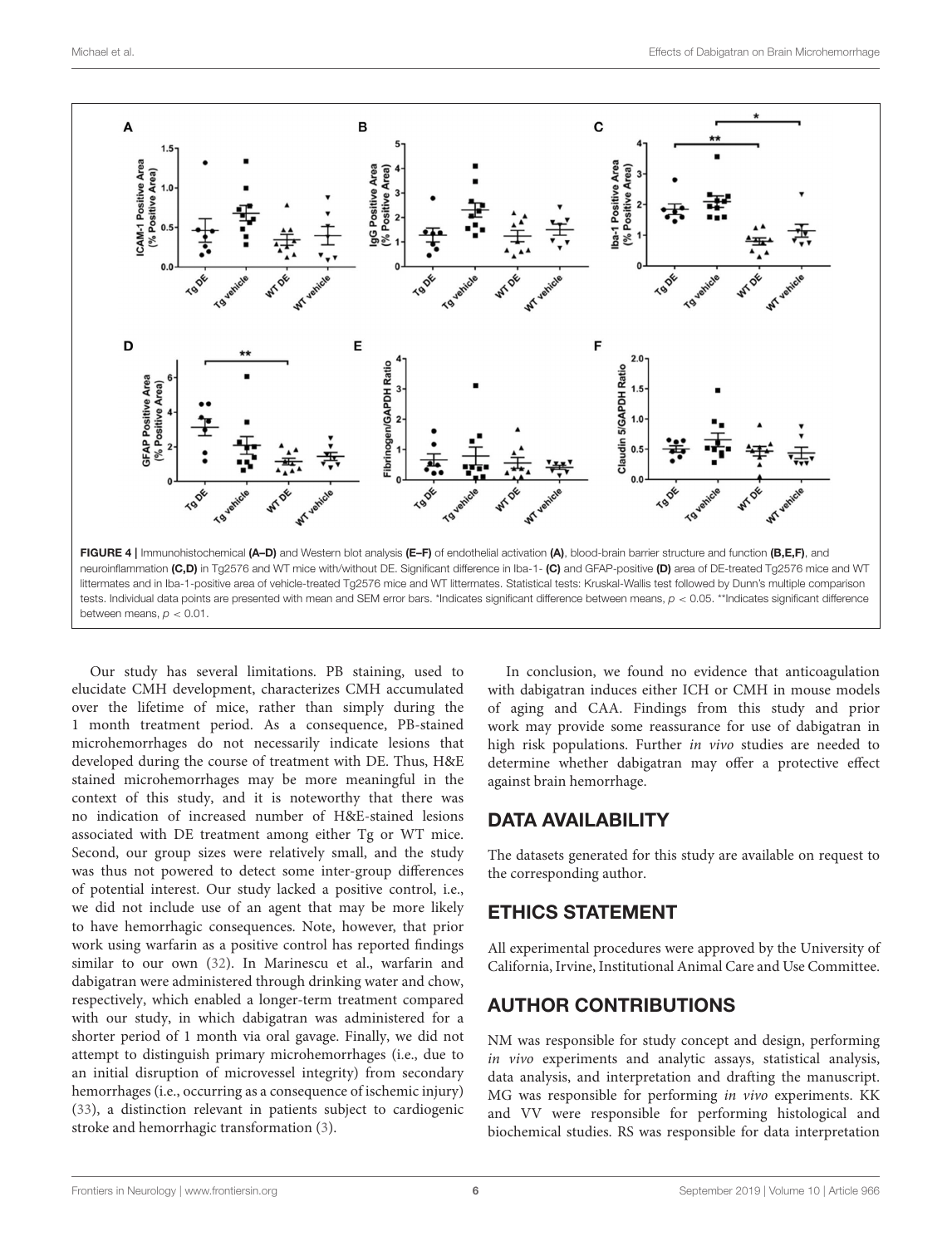and critical revision of manuscript. JR was responsible for critical revision of manuscript. DC was responsible for study concept and design, data interpretation, and critical revision of manuscript. AP-H was responsible for study concept and design, assistance with statistical analysis, data interpretation, and critical revision of manuscript. MF was responsible for study concept and design, data interpretation, study supervision and critical revision of manuscript. All authors have read and approved the final manuscript.

#### **REFERENCES**

- <span id="page-8-0"></span>1. Hart RG, Pearce LA, Aguilar MI. Meta-analysis: antithrombotic therapy to prevent stroke in patients who have non-valvular atrial fibrillation. Ann Intern Med[. \(2007\) 146:857–67. doi: 10.7326/0003-4819-146-12-200706190-](https://doi.org/10.7326/0003-4819-146-12-200706190-00007) 00007
- 2. Fisher M. MRI screening for chronic anticoagulation in atrial fibrillation. Front Neurol. (2013) 4:137. doi: [10.3389/fneur.2013.00137](https://doi.org/10.3389/fneur.2013.00137)
- <span id="page-8-1"></span>3. Paciaroni M, Bandini F, Agnelli G, Tsivgoulis G, Yaghi S, Furie KL, et al. Hemorrhagic transformation in patients with acute ischemic stroke and atrial fibrillation: time to initiation of oral anticoagulant therapy and outcomes. J Am Heart Assoc[. \(2018\) 7:e010133. doi: 10.1161/JAHA.118.](https://doi.org/10.1161/JAHA.118.010133) 010133
- <span id="page-8-2"></span>4. Wienen W, Stassen JM, Priepke H, Ries UJ, Hauel N. In-vitro profile and ex-vivo anticoagulant activity of the direct thrombin inhibitor dabigatran and its orally active prodrug, dabigatran etexilate. Thromb Haemost. (2007) 98:155–62. doi: [10.1160/TH07-03-0183](https://doi.org/10.1160/TH07-03-0183)
- <span id="page-8-3"></span>5. Hauel NH, Nar H, Priepke H, Ries U, Stassen J-M, Wienen W. Structure-based design of novel potent non-peptide thrombin inhibitors. J Med Chem. (2002) 45:1757–66. doi: [10.1021/jm0109513](https://doi.org/10.1021/jm0109513)
- <span id="page-8-4"></span>6. Marangoni MN, Braun D, Situ A, Moyano AL, Kalinin S, Polak P, et al. Differential effects on glial activation by a direct versus an indirect thrombin inhibitor. J Neuroimmunol. (2016) 297:159–68. doi: [10.1016/j.jneuroim.2016.05.018](https://doi.org/10.1016/j.jneuroim.2016.05.018)
- <span id="page-8-5"></span>7. Stangier J. Clinical pharmacokinetics and pharmacodynamics of the oral direct thrombin inhibitor dabigatran etexilate. Clin Pharmacokinet[. \(2008\) 47:285–95. doi: 10.2165/00003088-200847050-](https://doi.org/10.2165/00003088-200847050-00001) 00001
- <span id="page-8-6"></span>8. Garnock-Jones KP. Dabigatran etexilate: a review of its use in the prevention of stroke and systemic embolism in patients with atrial fibrillation. Am J Cardiovasc Drugs[. \(2011\) 11:57–72. doi: 10.2165/11206400-000000000-](https://doi.org/10.2165/11206400-000000000-00000) 00000
- <span id="page-8-7"></span>9. Moller T, Hanisch UK, Ransom BR. Thrombin-induced activation of cultured rodent microglia. J Neurochem. (2000) 75:1539–47. doi: [10.1046/j.1471-4159.2000.0751539.x](https://doi.org/10.1046/j.1471-4159.2000.0751539.x)
- <span id="page-8-8"></span>10. Noorbakhsh F, Vergnolle N, Hollenberg MD, Power C. Proteinase-activated receptors in the nervous system. Nat Rev Neurosci. (2003) 4:981–90. doi: [10.1038/nrn1255](https://doi.org/10.1038/nrn1255)
- <span id="page-8-9"></span>11. Wu H, Zhao R, Qi J, Cong Y, Wang D, Liu T, et al. The expression and the role of protease nexin-1 on brain edema after intracerebral hemorrhage. J Neurol Sci. (2008) 270:172–83. doi: [10.1016/j.jns.2008.03.010](https://doi.org/10.1016/j.jns.2008.03.010)
- <span id="page-8-10"></span>12. Wu H, Zhang Z, Li Y, Zhao R, Li H, Song Y, et al. Time course of upregulation of inflammatory mediators in the hemorrhagic brain in rats: correlation with brain edema. Neurochem Int. (2010) 57:248–53. doi: [10.1016/j.neuint.2010.06.002](https://doi.org/10.1016/j.neuint.2010.06.002)
- <span id="page-8-11"></span>13. Coughlin SR. Protease-activated receptors in hemostasis, thrombosis and vascular biology. J Thromb Haemost. (2005) 3:1800–14. doi: [10.1111/j.1538-7836.2005.01377.x](https://doi.org/10.1111/j.1538-7836.2005.01377.x)
- <span id="page-8-12"></span>14. Palumbo JS, Degen JL. Hemostatic factors in tumor biology. J Pediatr Hematol Oncol. (2000) 22:281–7. doi: [10.1097/00043426-200005000-00019](https://doi.org/10.1097/00043426-200005000-00019)
- <span id="page-8-13"></span>15. Fisher M, French S, Ji P, Kim RC. Cerebral microbleeds in the elderly: a pathological analysis. Stroke. (2010) 41:2782-5. doi: [10.1161/STROKEAHA.110.593657](https://doi.org/10.1161/STROKEAHA.110.593657)

#### FUNDING

Supported by research grants from Boehringer-Ingelheim (MF) and the National Institutes of Health NS20989 (MF and DC).

#### ACKNOWLEDGMENTS

We thank Myrna Ayman Mousa and Alexstin Chung Man for their assistance with this study.

- 16. Mehndiratta P, Manjila S, Ostergard T, Eisele S, Cohen ML, Sila C, et al. Cerebral amyloid angiopathy-associated intracerebral hemorrhage: pathology and management. Neurosurg Focus. (2012) 32:E7. doi: [10.3171/2012.1.FOCUS11370](https://doi.org/10.3171/2012.1.FOCUS11370)
- 17. Camacho E, LoPresti MA, Bruce S, Lin D, Abraham M, Appelboom G, et al. The role of age in intracerebral hemorrhages. J Clin Neurosci. (2015) 22:1867–70. doi: [10.1016/j.jocn.2015.04.020](https://doi.org/10.1016/j.jocn.2015.04.020)
- 18. Samarasekera N, Fonville A, Lerpiniere C, Farrall AJ, Wardlaw JM, White PM, et al. Influence of intracerebral hemorrhage location on incidence, characteristics, and outcome: population-based study. Stroke. (2015) 46:361– 8. doi: [10.1161/STROKEAHA.114.007953](https://doi.org/10.1161/STROKEAHA.114.007953)
- <span id="page-8-14"></span>19. Stoker TB, Evans NR. Managing risk after intracerebral hemorrhage in concomitant atrial fibrillation and cerebral amyloid angiopathy. Stroke[. \(2016\) 47:e190–2. doi: 10.1161/STROKEAHA.116.](https://doi.org/10.1161/STROKEAHA.116.013323) 013323
- <span id="page-8-15"></span>20. Greenberg SM, Charidimou A. Diagnosis of cerebral amyloid angiopathy. Evol Boston Criteria[. \(2018\) 49:491–7. doi: 10.1161/STROKEAHA.117.](https://doi.org/10.1161/STROKEAHA.117.016990) 016990
- <span id="page-8-16"></span>21. Naganuma T, Takemoto Y, Shoji T, Ishimura E, Okamura M, Nakatani T. Cerebral microbleeds predict intracerebral hemorrhage in hemodialysis patients. Stroke. (2015) 46:2107–12. doi: [10.1161/STROKEAHA.115.009324](https://doi.org/10.1161/STROKEAHA.115.009324)
- 22. Pasquini M, Benedictus MR, Boulouis G, Rossi C, Dequatre-Ponchelle N, Cordonnier C. Incident cerebral microbleeds in a cohort of intracerebral hemorrhage. Stroke. (2016) 47:689–94. doi: [10.1161/STROKEAHA.115.011843](https://doi.org/10.1161/STROKEAHA.115.011843)
- <span id="page-8-17"></span>23. Wang S, Lv Y, Zheng X, Qiu J, Chen HS. The impact of cerebral microbleeds on intracerebral hemorrhage and poor functional outcome of acute ischemic stroke patients treated with intravenous thrombolysis: a systematic review and meta-analysis. J Neurol[. \(2017\) 264:1309–19. doi: 10.1007/s00415-016-](https://doi.org/10.1007/s00415-016-8339-1) 8339-1
- <span id="page-8-18"></span>24. Kawarabayashi T, Younkin LH, Saido TC, Shoji M, Ashe KH, Younkin SG. Age-dependent changes in brain, CSF, and plasma amyloid β protein in the Tg2576 transgenic mouse model of alzheimer's disease. J Neurosci. [\(2001\) 21:372–81. doi: 10.1523/JNEUROSCI.21-02-0037](https://doi.org/10.1523/JNEUROSCI.21-02-00372.2001) 2.2001
- <span id="page-8-19"></span>25. Fisher M, Vasilevko V, Passos GF, Ventura C, Quiring D, Cribbs DH. Therapeutic modulation of cerebral microhemorrhage in a mouse model of cerebral amyloid angiopathy. Stroke[. \(2011\) 42:3300–3. doi: 10.1161/STROKEAHA.111.](https://doi.org/10.1161/STROKEAHA.111.626655) 626655
- <span id="page-8-20"></span>26. Hsiao K, Chapman P, Nilsen S, Eckman C, Harigaya Y, Younkin S, et al. Correlative memory deficits, Abeta elevation, and amyloid plaques in transgenic mice. Science[. \(1996\) 274:99–102. doi: 10.1126/science.274.](https://doi.org/10.1126/science.274.5284.99) 5284.99
- 27. Domnitz SB, Robbins EM, Hoang AW, Garcia-Alloza M, Hyman BT, Rebeck GW, et al. Progression of cerebral amyloid angiopathy in transgenic mouse models of Alzheimer Disease. J Neuropathol Exp Neurol. (2005) 64:588–94. doi: [10.1097/01.jnen.0000171644.00180.fc](https://doi.org/10.1097/01.jnen.0000171644.00180.fc)
- <span id="page-8-21"></span>28. Milner E, Zhou M-L, Johnson AW, Vellimana AK, Greenberg JK, Holtzman DM, et al. Cerebral amyloid angiopathy increases susceptibility to infarction after focal cerebral ischemia in Tg2576 mice. Stroke[. \(2014\) 45:3064–9. doi: 10.1161/STROKEAHA.114.](https://doi.org/10.1161/STROKEAHA.114.006078) 006078